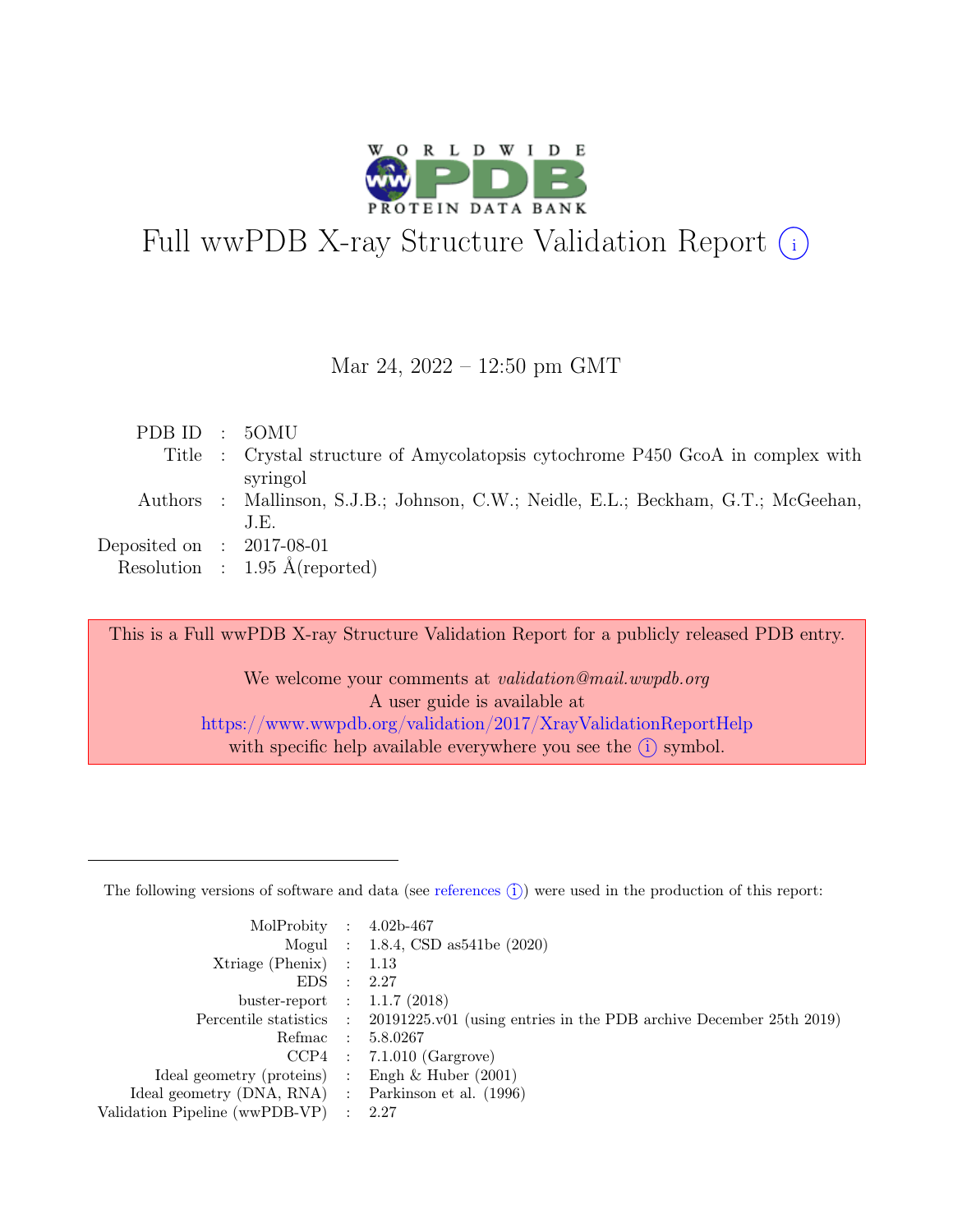## 1 Overall quality at a glance  $(i)$

The following experimental techniques were used to determine the structure: X-RAY DIFFRACTION

The reported resolution of this entry is 1.95 Å.

Percentile scores (ranging between 0-100) for global validation metrics of the entry are shown in the following graphic. The table shows the number of entries on which the scores are based.



| Metric                | Whole archive        | Similar resolution                                           |
|-----------------------|----------------------|--------------------------------------------------------------|
|                       | $(\#\text{Entries})$ | $(\# \text{Entries}, \text{ resolution } \text{range}(\AA))$ |
| $\mathrm{R}_{free}$   | 130704               | $2580(1.96-1.96)$                                            |
| Clashscore            | 141614               | $2705(1.96-1.96)$                                            |
| Ramachandran outliers | 138981               | 2678 (1.96-1.96)                                             |
| Sidechain outliers    | 138945               | 2678 (1.96-1.96)                                             |
| RSRZ outliers         | 127900               | 2539 (1.96-1.96)                                             |

The table below summarises the geometric issues observed across the polymeric chains and their fit to the electron density. The red, orange, yellow and green segments of the lower bar indicate the fraction of residues that contain outliers for  $\geq$ =3, 2, 1 and 0 types of geometric quality criteria respectively. A grey segment represents the fraction of residues that are not modelled. The numeric value for each fraction is indicated below the corresponding segment, with a dot representing fractions <=5% The upper red bar (where present) indicates the fraction of residues that have poor fit to the electron density. The numeric value is given above the bar.

| Mol | $\sim$ $\sim$<br>hain | Length | Quality of chain |    |  |
|-----|-----------------------|--------|------------------|----|--|
|     |                       |        | $7\%$            |    |  |
|     | <b>A A</b>            | 409    | 90%              | 8% |  |

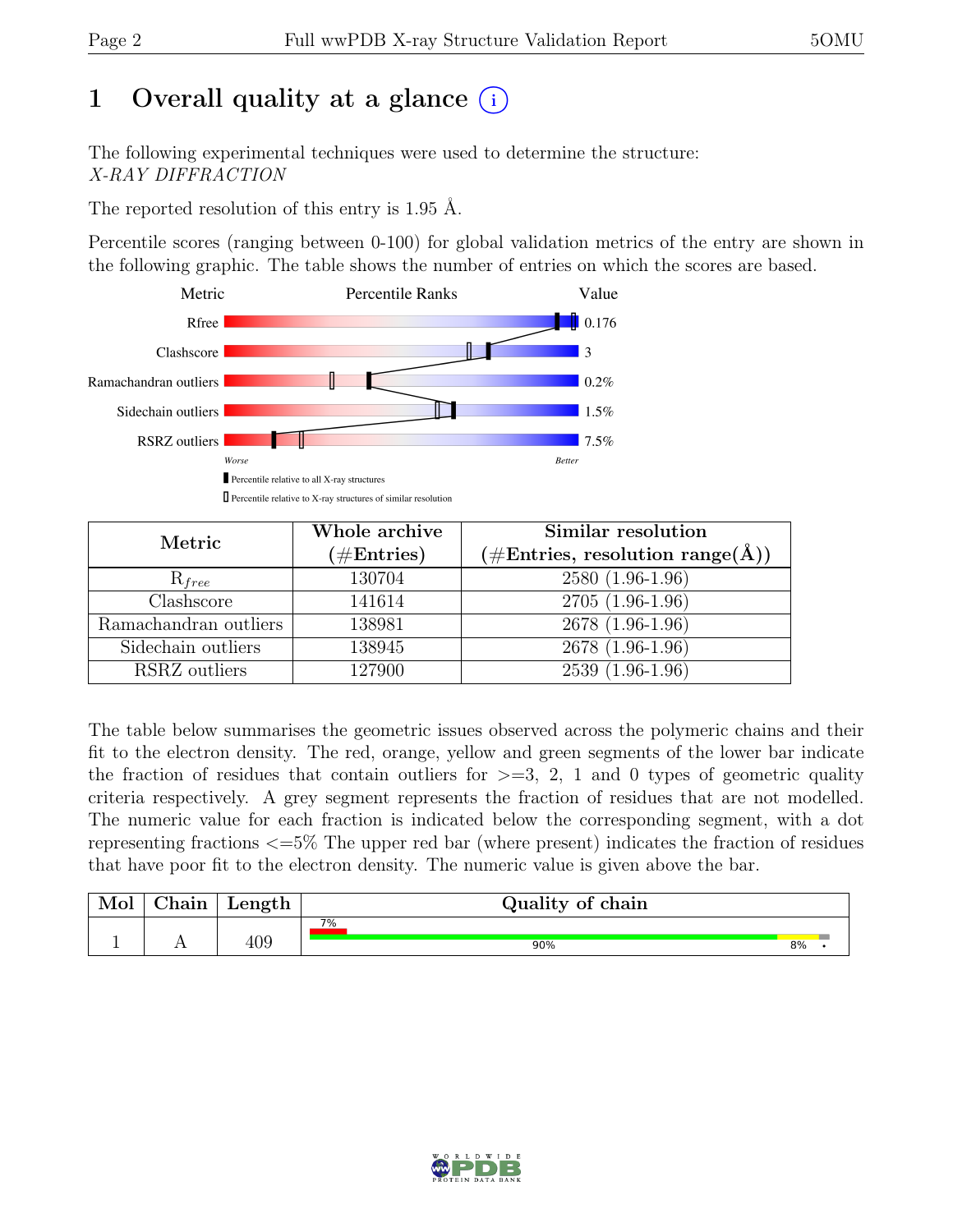## 2 Entry composition  $(i)$

There are 4 unique types of molecules in this entry. The entry contains 3682 atoms, of which 0 are hydrogens and 0 are deuteriums.

In the tables below, the ZeroOcc column contains the number of atoms modelled with zero occupancy, the AltConf column contains the number of residues with at least one atom in alternate conformation and the Trace column contains the number of residues modelled with at most 2 atoms.

• Molecule 1 is a protein called Cytochrome P450.

| Mol | Chain | Residues | $\rm{Atoms}$           |      |          |     | ZeroOcc | $\vert$ AltConf $\vert$ Trace $\vert$ |  |  |
|-----|-------|----------|------------------------|------|----------|-----|---------|---------------------------------------|--|--|
|     |       | 402      | $\text{Total}$<br>3159 | 2004 | N<br>545 | 600 |         |                                       |  |  |

There are 3 discrepancies between the modelled and reference sequences:

| Chain |     | Residue   Modelled   Actual |                                   | Comment  | Reference                         |
|-------|-----|-----------------------------|-----------------------------------|----------|-----------------------------------|
|       | - 1 | GLY                         | <b>Contract Contract Contract</b> |          | expression tag   UNP $A0A076MY51$ |
|       |     | <b>PRO</b>                  |                                   |          | expression tag   UNP $A0A076MY51$ |
|       | 210 | <b>HIS</b>                  | GLN                               | conflict | UNP A0A076MY51                    |

• Molecule 2 is PROTOPORPHYRIN IX CONTAINING FE (three-letter code: HEM) (formula:  $C_{34}H_{32}FeN_4O_4$ .



| Mol | Chain Residues | Atoms        |    |  |  | ZeroOcc   AltConf |  |  |
|-----|----------------|--------------|----|--|--|-------------------|--|--|
|     |                | Total C Fe N |    |  |  |                   |  |  |
|     |                |              | 34 |  |  |                   |  |  |

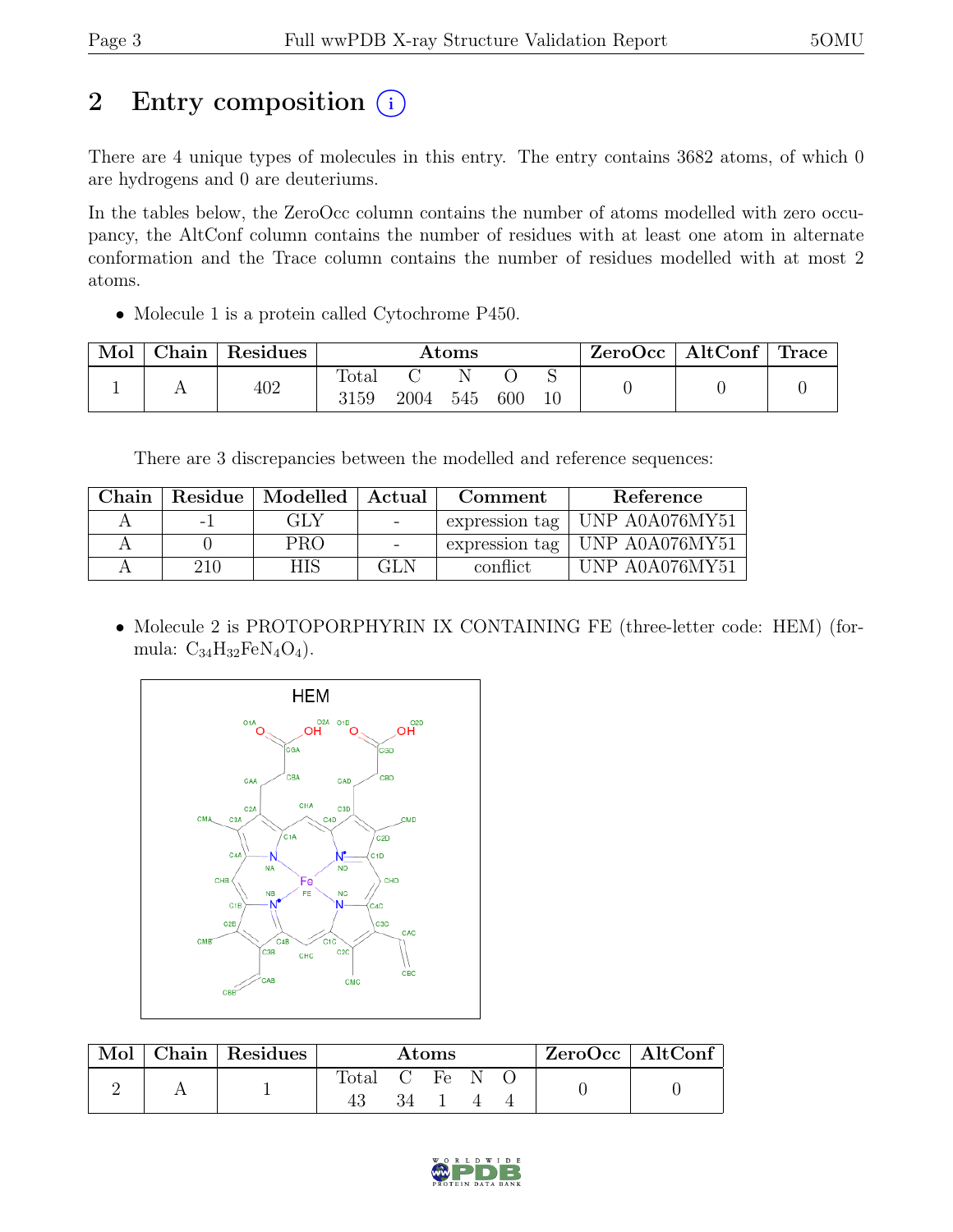• Molecule 3 is 2,6-dimethoxyphenol (three-letter code: 3DM) (formula:  $C_8H_{10}O_3$ ).



| Mol | $\vert$ Chain $\vert$ Residues | Atoms | $ZeroOcc$   AltConf |
|-----|--------------------------------|-------|---------------------|
|     |                                | fotal |                     |

 $\bullet\,$  Molecule 4 is water.

|  | Mol   Chain   Residues | <b>Atoms</b>                 | $ZeroOcc \mid AltConf \mid$ |
|--|------------------------|------------------------------|-----------------------------|
|  | 469                    | $\text{Total}$<br>469<br>469 |                             |

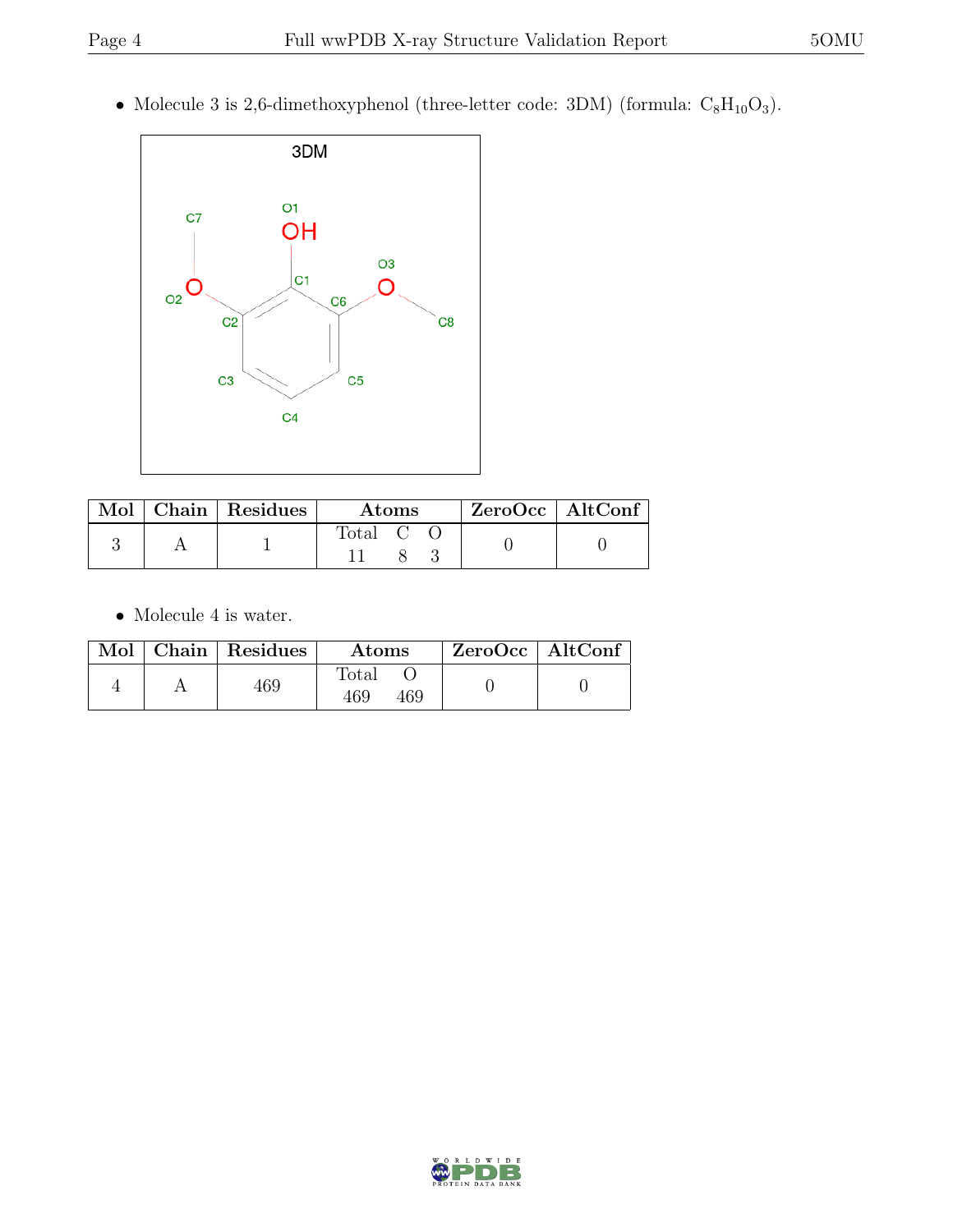## 3 Residue-property plots  $(i)$

These plots are drawn for all protein, RNA, DNA and oligosaccharide chains in the entry. The first graphic for a chain summarises the proportions of the various outlier classes displayed in the second graphic. The second graphic shows the sequence view annotated by issues in geometry and electron density. Residues are color-coded according to the number of geometric quality criteria for which they contain at least one outlier:  $green = 0$ , yellow  $= 1$ , orange  $= 2$  and red  $= 3$  or more. A red dot above a residue indicates a poor fit to the electron density (RSRZ > 2). Stretches of 2 or more consecutive residues without any outlier are shown as a green connector. Residues present in the sample, but not in the model, are shown in grey.



• Molecule 1: Cytochrome P450

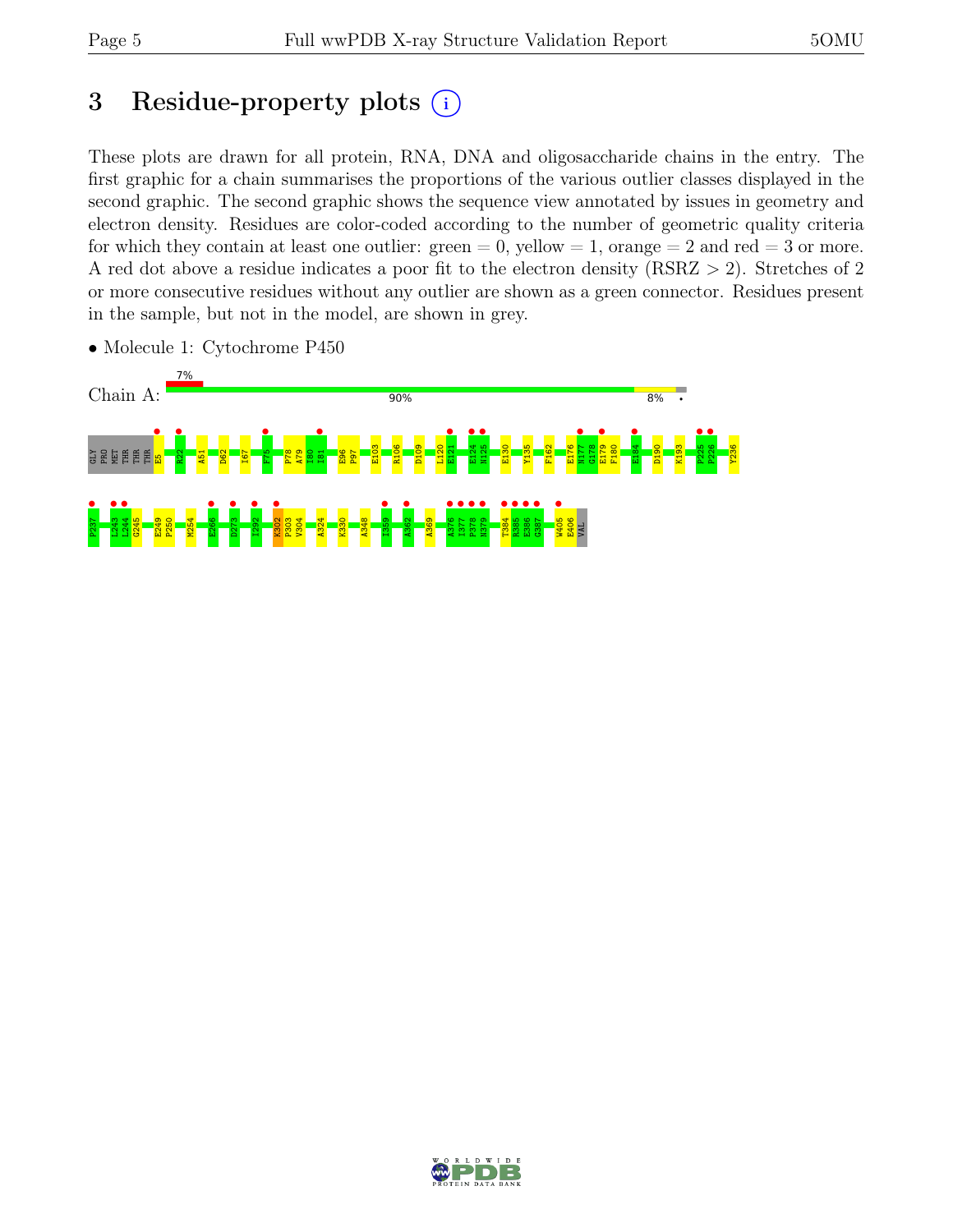## 4 Data and refinement statistics  $(i)$

| Property                                                             | Value                                           | <b>Source</b>                |
|----------------------------------------------------------------------|-------------------------------------------------|------------------------------|
| Space group                                                          | P 43 21 2                                       | Depositor                    |
| Cell constants                                                       | 105.36Å 105.36Å<br>113.23Å                      |                              |
| a, b, c, $\alpha$ , $\beta$ , $\gamma$                               | $90.00^\circ$<br>$90.00^\circ$<br>$90.00^\circ$ | Depositor                    |
| Resolution $(A)$                                                     | $38.57 - 1.95$                                  | Depositor                    |
|                                                                      | 45.08<br>$-1.95$                                | <b>EDS</b>                   |
| % Data completeness                                                  | $\overline{99.9}$ $(38.57-1.95)$                | Depositor                    |
| (in resolution range)                                                | 99.9 (45.08-1.95)                               | <b>EDS</b>                   |
| $R_{merge}$                                                          | 0.04                                            | Depositor                    |
| $\mathrm{R}_{sym}$                                                   | (Not available)                                 | Depositor                    |
| $\langle I/\sigma(I) \rangle$ <sup>1</sup>                           | $2.77$ (at 1.95Å)                               | Xtriage                      |
| Refinement program                                                   | PHENIX (1.11.1 2575: ???)                       | Depositor                    |
|                                                                      | 0.148<br>, 0.178                                | Depositor                    |
| $R, R_{free}$                                                        | $0.151$ ,<br>0.176                              | DCC                          |
| $R_{free}$ test set                                                  | 2387 reflections $(5.08\%)$                     | wwPDB-VP                     |
| Wilson B-factor $(\AA^2)$                                            | 42.8                                            | Xtriage                      |
| Anisotropy                                                           | 0.185                                           | Xtriage                      |
| Bulk solvent $k_{sol}(e/\mathring{A}^3)$ , $B_{sol}(\mathring{A}^2)$ | (Not available), (Not available)                | <b>EDS</b>                   |
| L-test for $\mathrm{twinning}^2$                                     | $< L >$ = 0.49, $< L^2 >$ = 0.33                | Xtriage                      |
| Estimated twinning fraction                                          | No twinning to report.                          | $\overline{\text{X}}$ triage |
| $F_o, F_c$ correlation                                               | 0.97                                            | <b>EDS</b>                   |
| Total number of atoms                                                | 3682                                            | wwPDB-VP                     |
| Average B, all atoms $(A^2)$                                         | 49.0                                            | wwPDB-VP                     |

Xtriage's analysis on translational NCS is as follows: The largest off-origin peak in the Patterson function is 5.29% of the height of the origin peak. No significant pseudotranslation is detected.

<sup>&</sup>lt;sup>2</sup>Theoretical values of  $\langle |L| \rangle$ ,  $\langle L^2 \rangle$  for acentric reflections are 0.5, 0.333 respectively for untwinned datasets, and 0.375, 0.2 for perfectly twinned datasets.



<span id="page-5-1"></span><span id="page-5-0"></span><sup>1</sup> Intensities estimated from amplitudes.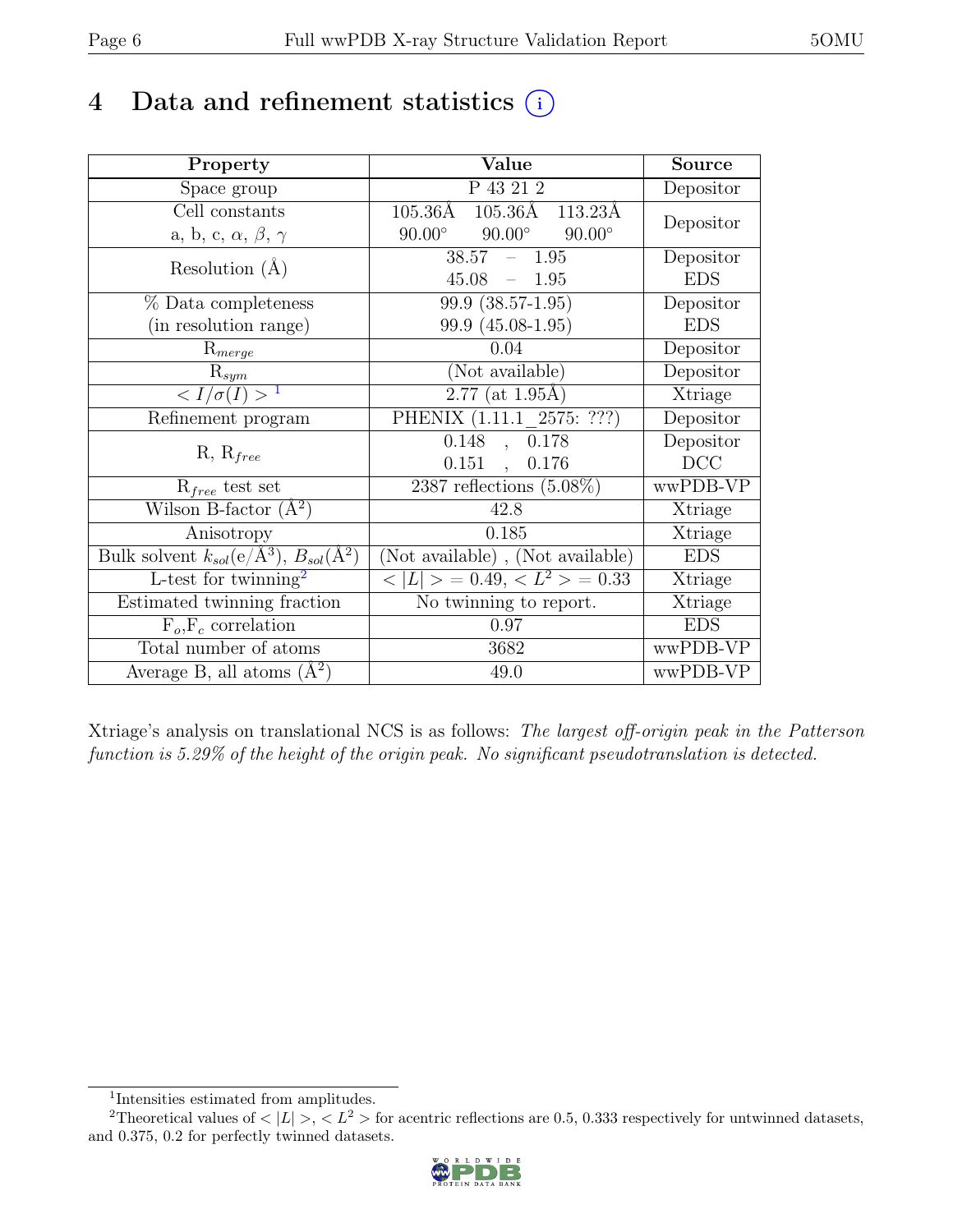## 5 Model quality  $(i)$

### 5.1 Standard geometry  $(i)$

Bond lengths and bond angles in the following residue types are not validated in this section: HEM, 3DM

The Z score for a bond length (or angle) is the number of standard deviations the observed value is removed from the expected value. A bond length (or angle) with  $|Z| > 5$  is considered an outlier worth inspection. RMSZ is the root-mean-square of all Z scores of the bond lengths (or angles).

| $Mol$   Chain $\overline{\phantom{a}}$ |      | Bond lengths                    | Bond angles |        |  |
|----------------------------------------|------|---------------------------------|-------------|--------|--|
|                                        |      | RMSZ $ #Z  > 5$ RMSZ $ #Z  > 5$ |             |        |  |
|                                        | 0.47 | 0/3249                          | 0.56        | 0/4440 |  |

There are no bond length outliers.

There are no bond angle outliers.

There are no chirality outliers.

There are no planarity outliers.

#### 5.2 Too-close contacts  $(i)$

In the following table, the Non-H and H(model) columns list the number of non-hydrogen atoms and hydrogen atoms in the chain respectively. The H(added) column lists the number of hydrogen atoms added and optimized by MolProbity. The Clashes column lists the number of clashes within the asymmetric unit, whereas Symm-Clashes lists symmetry-related clashes.

|  |      |      | Mol   Chain   Non-H   H(model)   H(added)   Clashes   Symm-Clashes |
|--|------|------|--------------------------------------------------------------------|
|  | 3159 | 3021 |                                                                    |
|  |      |      |                                                                    |
|  |      |      |                                                                    |
|  | 469  |      |                                                                    |
|  | 3682 | 3061 |                                                                    |

The all-atom clashscore is defined as the number of clashes found per 1000 atoms (including hydrogen atoms). The all-atom clashscore for this structure is 3.

All (20) close contacts within the same asymmetric unit are listed below, sorted by their clash magnitude.

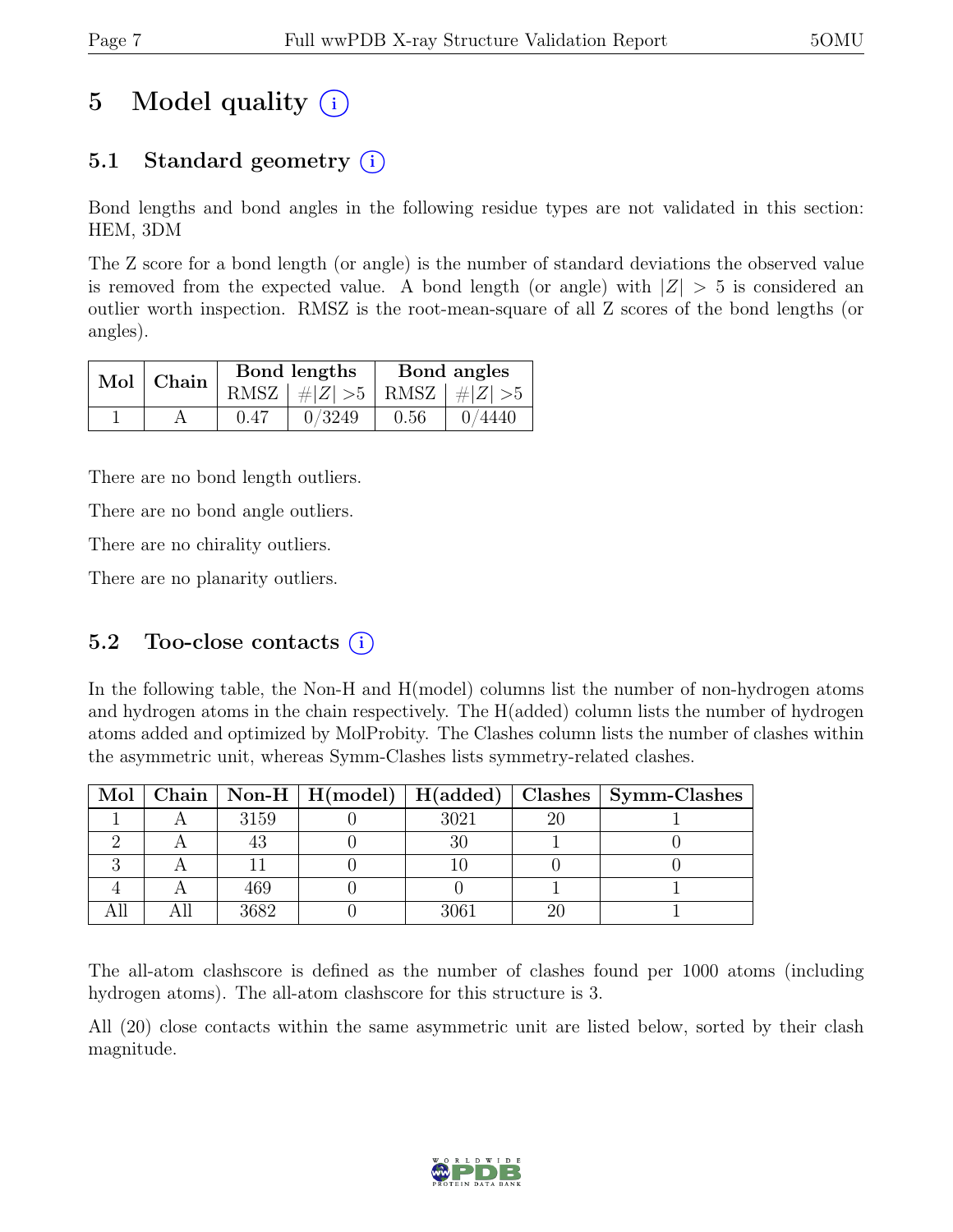| Atom-1              | Atom-2               | Interatomic      | Clash         |
|---------------------|----------------------|------------------|---------------|
|                     |                      | distance $(\AA)$ | overlap $(A)$ |
| 1: A:405:TRP:O      | 1:A:406:GLU:HB2      | 1.81             | 0.78          |
| 1: A: 384: THR:O    | 1: A: 384: THR: HG22 | 2.01             | 0.59          |
| 1:A:179:GLU:HG3     | 1:A:180:PHE:N        | 2.18             | 0.58          |
| 1:A:179:GLU:HG3     | 1: A:180: PHE: H     | 1.70             | 0.57          |
| 1:A:67:ILE:HD11     | 1:A:79:ALA:HB3       | 1.89             | 0.54          |
| 1:A:348:ALA:O       | 2:A:501:HEM:HHB      | 2.08             | 0.53          |
| 1:A:120:LEU:HG      | 1: A: 135: TYR: CE1  | 2.48             | 0.48          |
| 1: A:302: LYS: HB2  | 1:A:303:PRO:CD       | 2.45             | 0.47          |
| 1: A:405:TRP:O      | 1: A:406: GLU:CB     | 2.57             | 0.46          |
| 1:A:62:ASP:CB       | 1:A:304:VAL:HG11     | 2.47             | 0.44          |
| 1: A: 103: GLU: OE1 | 1: A:106: ARG:NH1    | 2.50             | 0.44          |
| 1:A:96:GLU:N        | 1:A:97:PRO:CD        | 2.80             | 0.44          |
| 1:A:51:ALA:HA       | 1:A:324:ALA:HB1      | 2.00             | 0.43          |
| 1:A:190:ASP:HA      | 1:A:193:LYS:HE3      | 2.01             | 0.43          |
| 1:A:176:GLU:H       | 1:A:176:GLU:CD       | 2.23             | 0.42          |
| 1: A:254: MET:CE    | 1:A:369:ALA:HB1      | 2.50             | 0.42          |
| 1: A:245: GLY:O     | 1: A:249: GLU: HG2   | 2.20             | 0.41          |
| 1:A:302:LYS:HB2     | 1:A:303:PRO:HD2      | 2.03             | 0.41          |
| 1:A:250:PRO:O       | 1: A:254: MET:HG2    | 2.21             | 0.41          |
| 1:A:330:LYS:HD2     | 4:A:936:HOH:O        | 2.21             | 0.41          |

All (1) symmetry-related close contacts are listed below. The label for Atom-2 includes the symmetry operator and encoded unit-cell translations to be applied.

| Atom-1          | Atom-2                   | Interatomic<br>distance $(A)$ | Clash<br>overlap $(A)$ |
|-----------------|--------------------------|-------------------------------|------------------------|
| 1: A:5: GLU:OE1 | 4:A:1009:HOH:O[3]<br>654 | l.88                          | ).32                   |

#### 5.3 Torsion angles (i)

#### 5.3.1 Protein backbone (i)

In the following table, the Percentiles column shows the percent Ramachandran outliers of the chain as a percentile score with respect to all X-ray entries followed by that with respect to entries of similar resolution.

The Analysed column shows the number of residues for which the backbone conformation was analysed, and the total number of residues.

|  | Mol Chain Analysed                                | <b>Favoured</b> Allowed Outliers Percentiles |  |           |  |
|--|---------------------------------------------------|----------------------------------------------|--|-----------|--|
|  | $400/409$ (98\%)   390 (98\%)   9 (2\%)   1 (0\%) |                                              |  | $ 41 $ 30 |  |

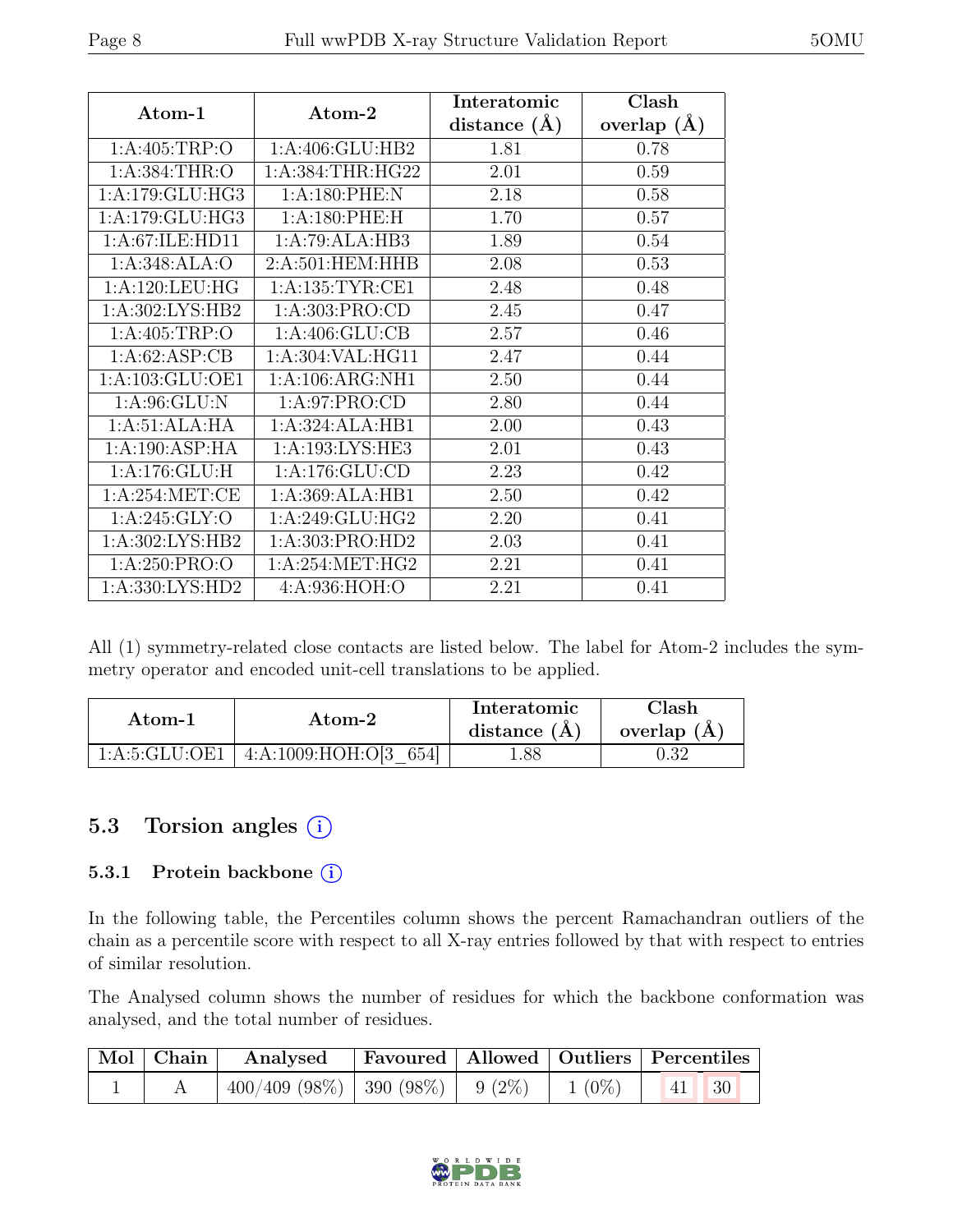All (1) Ramachandran outliers are listed below:

| Mol | Chain   Res | vpe |
|-----|-------------|-----|
|     |             |     |

#### 5.3.2 Protein sidechains (i)

In the following table, the Percentiles column shows the percent sidechain outliers of the chain as a percentile score with respect to all X-ray entries followed by that with respect to entries of similar resolution.

The Analysed column shows the number of residues for which the sidechain conformation was analysed, and the total number of residues.

| $\mid$ Mol $\mid$ Chain $\mid$ | Analysed                                | Rotameric   Outliers   Percentiles |       |  |
|--------------------------------|-----------------------------------------|------------------------------------|-------|--|
|                                | $330/336$ (98\%)   325 (98\%)   5 (2\%) |                                    | 65 60 |  |

All (5) residues with a non-rotameric sidechain are listed below:

| Mol | Chain | $\operatorname{Res}% \left( \mathcal{N}\right) \equiv\operatorname{Res}(\mathcal{N}_{0})\cap\mathcal{N}_{1}$ | <b>Type</b>             |
|-----|-------|--------------------------------------------------------------------------------------------------------------|-------------------------|
|     |       | 109                                                                                                          | $\overline{\text{ASP}}$ |
|     |       | 130                                                                                                          | <b>GLU</b>              |
|     |       | 162                                                                                                          | <b>PHE</b>              |
|     |       | 236                                                                                                          | <b>TYR</b>              |
|     |       | 302                                                                                                          | <b>LYS</b>              |

Sometimes sidechains can be flipped to improve hydrogen bonding and reduce clashes. There are no such sidechains identified.

#### 5.3.3 RNA  $(i)$

There are no RNA molecules in this entry.

#### 5.4 Non-standard residues in protein, DNA, RNA chains  $(i)$

There are no non-standard protein/DNA/RNA residues in this entry.

#### 5.5 Carbohydrates  $(i)$

There are no monosaccharides in this entry.

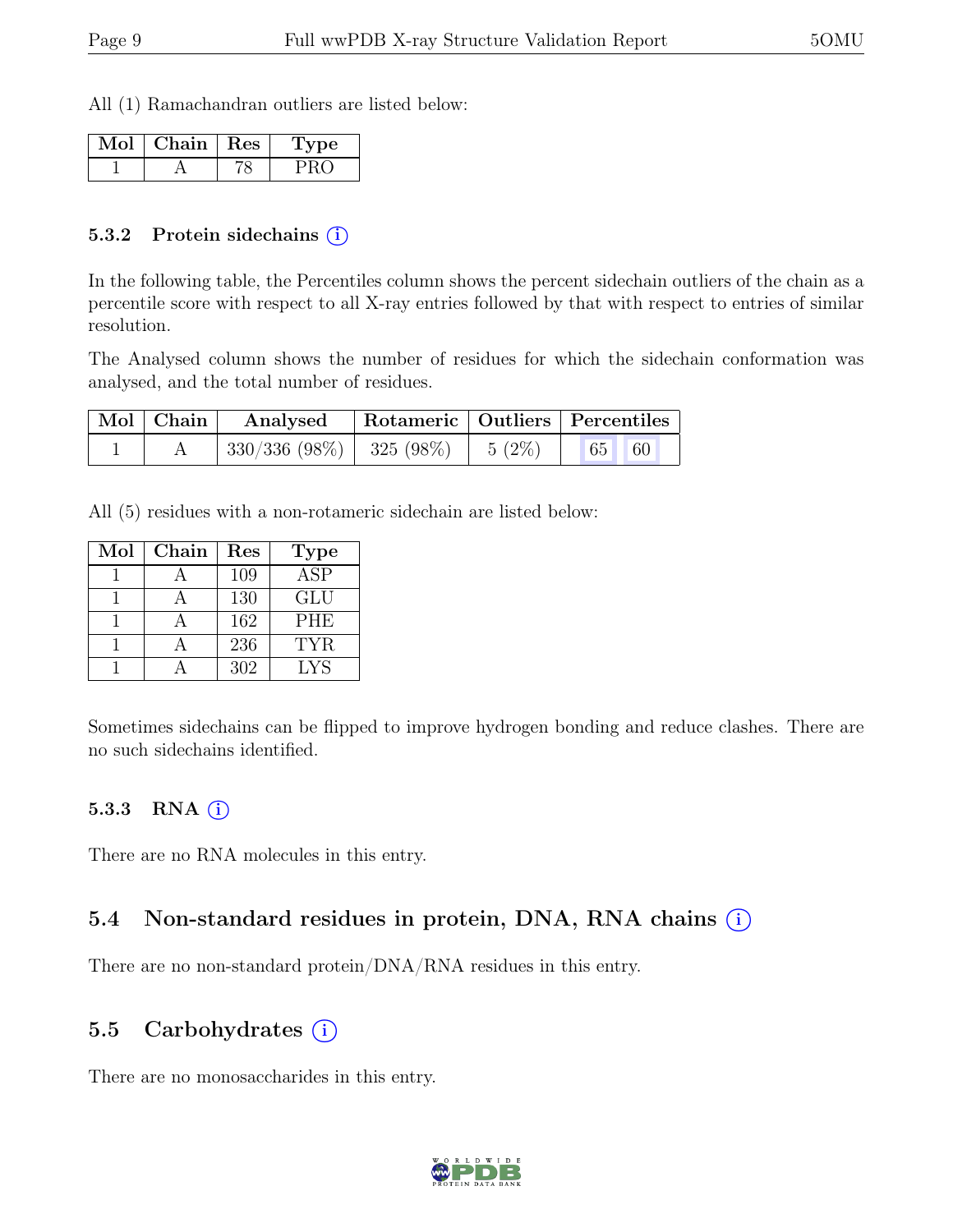### 5.6 Ligand geometry  $(i)$

2 ligands are modelled in this entry.

In the following table, the Counts columns list the number of bonds (or angles) for which Mogul statistics could be retrieved, the number of bonds (or angles) that are observed in the model and the number of bonds (or angles) that are defined in the Chemical Component Dictionary. The Link column lists molecule types, if any, to which the group is linked. The Z score for a bond length (or angle) is the number of standard deviations the observed value is removed from the expected value. A bond length (or angle) with  $|Z| > 2$  is considered an outlier worth inspection. RMSZ is the root-mean-square of all Z scores of the bond lengths (or angles).

| Mol      | Chain<br>$\vert$ Res |  |     |                          | Bond lengths |      |             |            | Bond angles |             |
|----------|----------------------|--|-----|--------------------------|--------------|------|-------------|------------|-------------|-------------|
|          | Type                 |  |     | Link                     | Counts       | RMSZ | # $ Z  > 2$ | Counts     | <b>RMSZ</b> | # $ Z  > 2$ |
| $\Omega$ | <b>HEM</b>           |  | 501 |                          | 27,50,50     | 4.03 | 10(37%)     | 17,82,82   | 3.51        | 10(58%)     |
| 2        | 3DM                  |  | 502 | $\overline{\phantom{0}}$ |              | 1.38 | $2(18\%)$   | 14, 14, 14 | 0.91        |             |

In the following table, the Chirals column lists the number of chiral outliers, the number of chiral centers analysed, the number of these observed in the model and the number defined in the Chemical Component Dictionary. Similar counts are reported in the Torsion and Rings columns. '-' means no outliers of that kind were identified.

|            |     |  | Mol   Type   Chain   Res   Link   Chirals   Torsions | Rings |
|------------|-----|--|------------------------------------------------------|-------|
| <b>HEM</b> | 501 |  | 0/6/54/54                                            |       |
| 3DM        | 502 |  | 0/4/4/4                                              |       |

| Mol            | Chain | Res | <b>Type</b>      | Atoms                            | Z       | Observed $(A)$ | Ideal(A) |
|----------------|-------|-----|------------------|----------------------------------|---------|----------------|----------|
| $\overline{2}$ | А     | 501 | <b>HEM</b>       | $C1A-CHA$                        | 9.18    | 1.66           | 1.41     |
| 2              | A     | 501 | <b>HEM</b>       | C <sub>4</sub> A <sub>-CHB</sub> | 8.95    | 1.65           | 1.41     |
| $\overline{2}$ | А     | 501 | <b>HEM</b>       | $C1D-CHD$                        | 8.55    | 1.64           | 1.41     |
| $\overline{2}$ | А     | 501 | <b>HEM</b>       | $C4B-CHC$                        | 8.34    | 1.64           | 1.41     |
| $\overline{2}$ | А     | 501 | <b>HEM</b>       | $C1D-ND$                         | 5.34    | 1.47           | 1.36     |
| $\overline{2}$ | А     | 501 | <b>HEM</b>       | $C3D-C4D$                        | 5.07    | 1.54           | 1.42     |
| $\overline{2}$ | А     | 501 | <b>HEM</b>       | $C4B-NB$                         | 4.90    | 1.46           | 1.36     |
| $\overline{2}$ | А     | 501 | <b>HEM</b>       | $C2B-C1B$                        | 4.03    | 1.51           | 1.42     |
| $\overline{2}$ | А     | 501 | <b>HEM</b>       | $C3C-C2C$                        | $-3.47$ | 1.35           | 1.40     |
| $\overline{2}$ | А     | 501 | <b>HEM</b>       | C <sub>3</sub> C <sub>-CAC</sub> | 2.74    | 1.53           | 1.47     |
| 3              | А     | 502 | 3DM              | $C2-C1$                          | $-2.74$ | 1.36           | 1.40     |
| 3              | A     | 502 | 3 <sub>D</sub> M | $C6-C1$                          | $-2.55$ | 1.37           | 1.40     |

All (12) bond length outliers are listed below:

All (10) bond angle outliers are listed below:

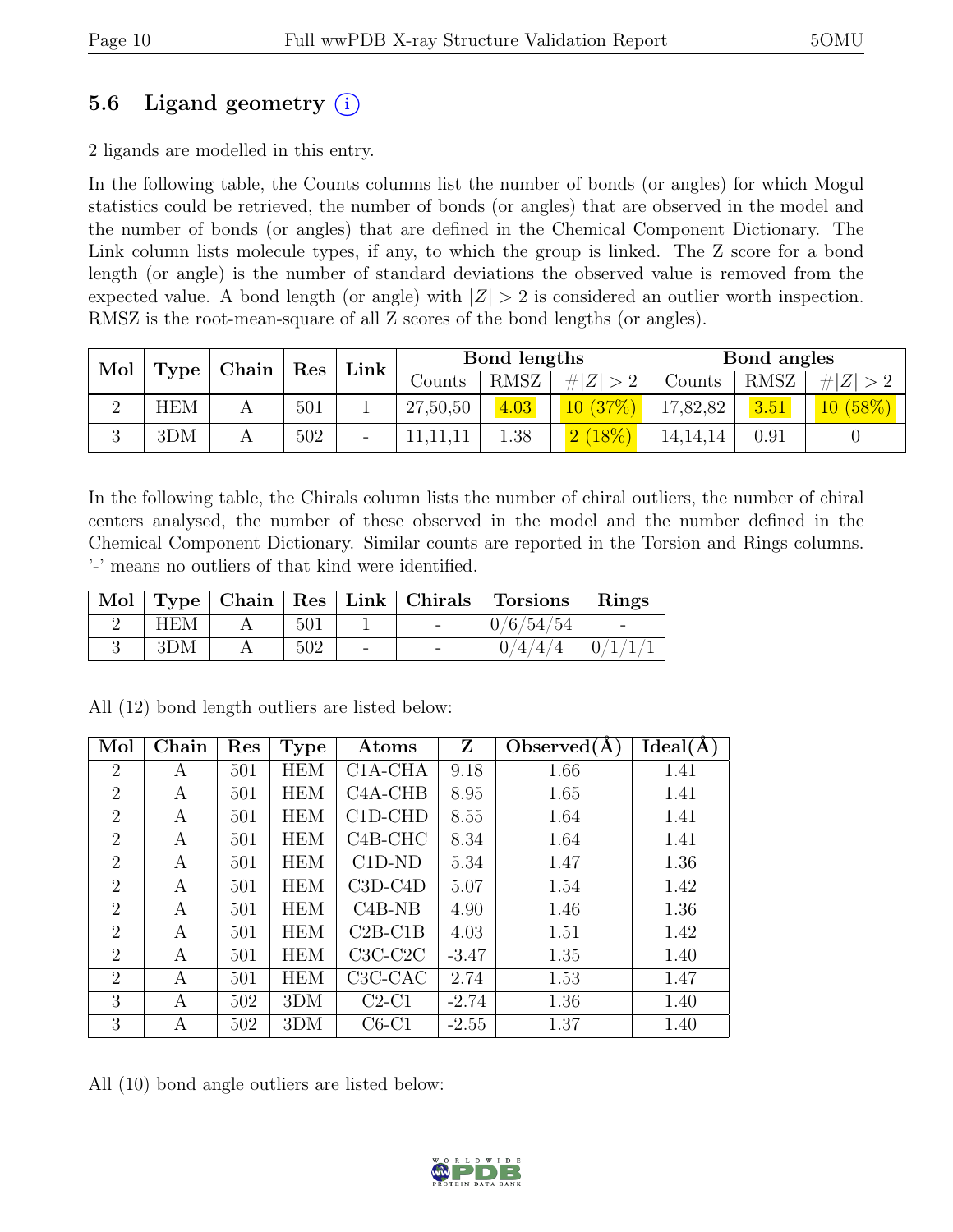| Mol            | Chain | Res | <b>Type</b> | Atoms                                              | Z       | Observed $\binom{o}{c}$ | Ideal $(°)$ |
|----------------|-------|-----|-------------|----------------------------------------------------|---------|-------------------------|-------------|
| $\overline{2}$ | А     | 501 | <b>HEM</b>  | $C3B-C4B-NB$                                       | 8.68    | 120.44                  | 109.21      |
| $\overline{2}$ | А     | 501 | <b>HEM</b>  | $C1D-C2D-C3D$                                      | $-5.43$ | 103.22                  | 107.00      |
| $\overline{2}$ | A     | 501 | <b>HEM</b>  | C3C-C4C-NC                                         | 4.81    | 120.03                  | 110.94      |
| $\overline{2}$ | A     | 501 | <b>HEM</b>  | C <sub>2</sub> C-C <sub>3</sub> C-C <sub>4</sub> C | $-4.75$ | 103.58                  | 106.90      |
| $\overline{2}$ | A     | 501 | <b>HEM</b>  | C <sub>4</sub> A-C <sub>3</sub> A-C <sub>2</sub> A | $-4.08$ | 104.16                  | 107.00      |
| $\overline{2}$ | A     | 501 | <b>HEM</b>  | CBD-CAD-C3D                                        | $-3.83$ | 105.42                  | 112.48      |
| $\overline{2}$ | A     | 501 | <b>HEM</b>  | $CMB-C2B-C3B$                                      | 2.69    | 129.70                  | 124.68      |
| $\overline{2}$ | A     | 501 | <b>HEM</b>  | CAD-CBD-CGD                                        | $-2.34$ | 108.75                  | 112.67      |
| $\overline{2}$ | А     | 501 | <b>HEM</b>  | CBA-CAA-C2A                                        | $-2.28$ | 108.28                  | 112.49      |
| $\overline{2}$ | А     | 501 | <b>HEM</b>  | CMC-C2C-C3C                                        | 2.27    | 128.93                  | 124.68      |

There are no chirality outliers.

There are no torsion outliers.

There are no ring outliers.

1 monomer is involved in 1 short contact:

|  |             | Mol   Chain   Res   Type   Clashes   Symm-Clashes |
|--|-------------|---------------------------------------------------|
|  | $501$   HEM |                                                   |

The following is a two-dimensional graphical depiction of Mogul quality analysis of bond lengths, bond angles, torsion angles, and ring geometry for all instances of the Ligand of Interest. In addition, ligands with molecular weight > 250 and outliers as shown on the validation Tables will also be included. For torsion angles, if less then 5% of the Mogul distribution of torsion angles is within 10 degrees of the torsion angle in question, then that torsion angle is considered an outlier. Any bond that is central to one or more torsion angles identified as an outlier by Mogul will be highlighted in the graph. For rings, the root-mean-square deviation (RMSD) between the ring in question and similar rings identified by Mogul is calculated over all ring torsion angles. If the average RMSD is greater than 60 degrees and the minimal RMSD between the ring in question and any Mogul-identified rings is also greater than 60 degrees, then that ring is considered an outlier. The outliers are highlighted in purple. The color gray indicates Mogul did not find sufficient equivalents in the CSD to analyse the geometry.

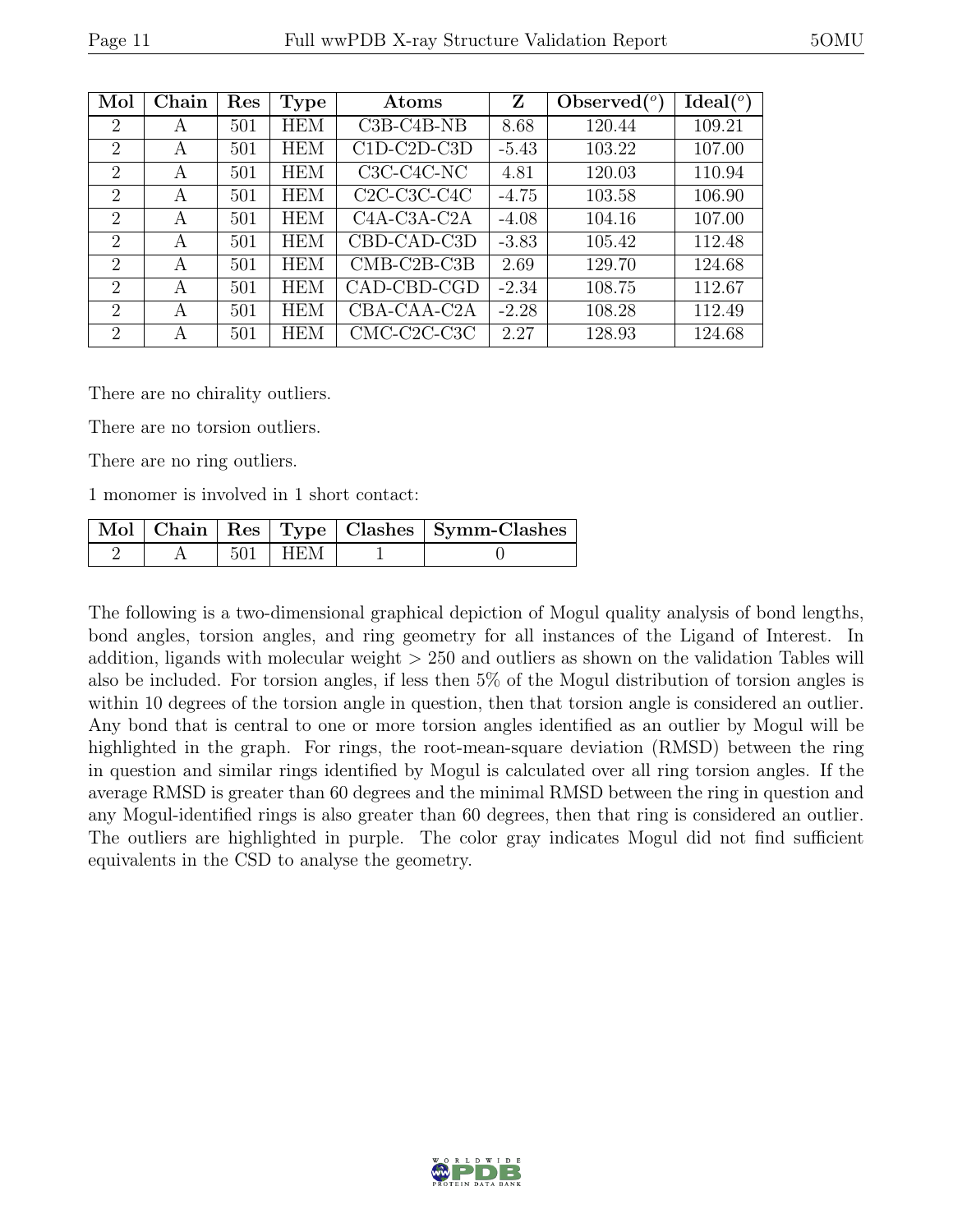

### 5.7 Other polymers (i)

There are no such residues in this entry.

### 5.8 Polymer linkage issues (i)

There are no chain breaks in this entry.

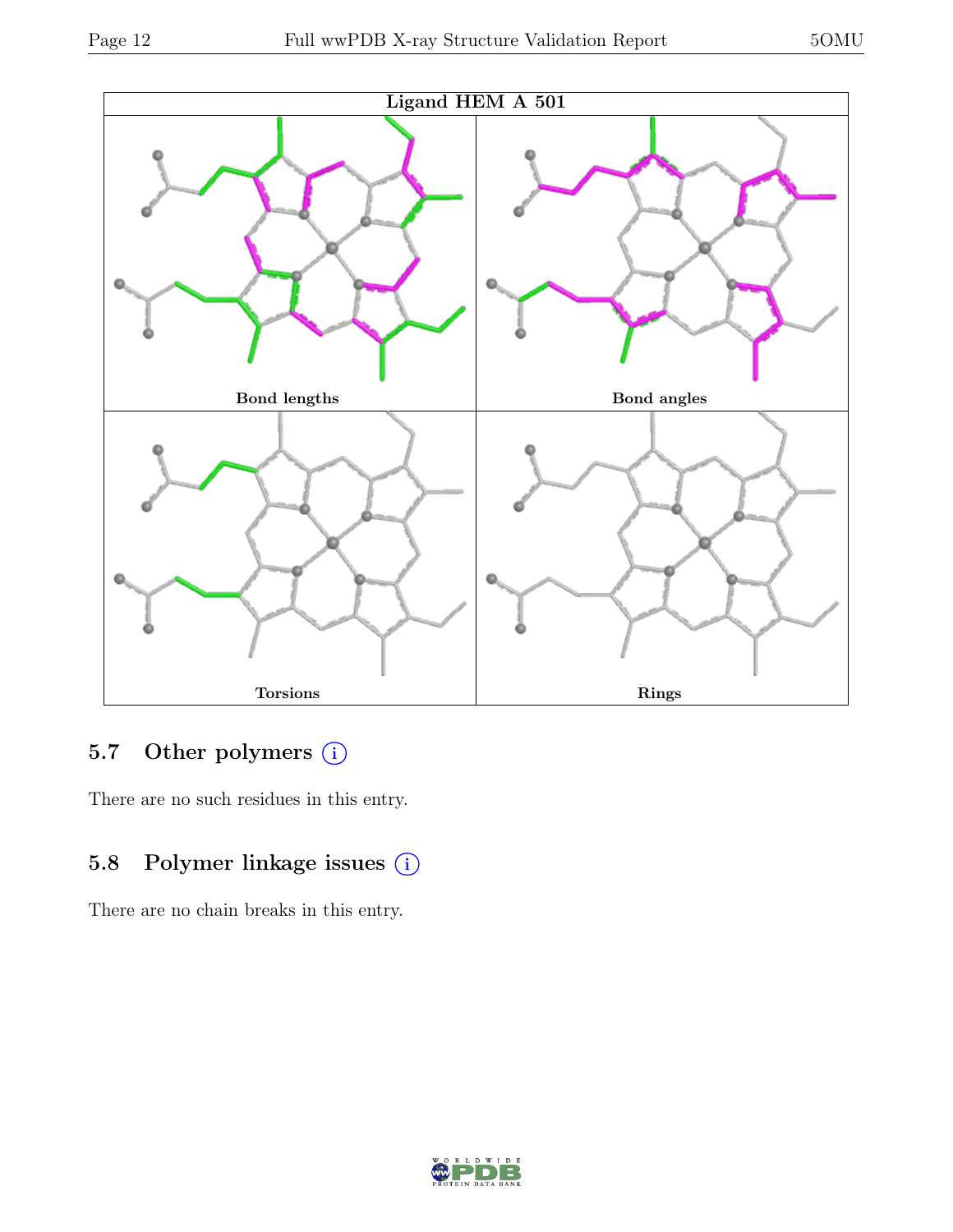## 6 Fit of model and data  $(i)$

### 6.1 Protein, DNA and RNA chains (i)

In the following table, the column labelled ' $\#\text{RSRZ}>2$ ' contains the number (and percentage) of RSRZ outliers, followed by percent RSRZ outliers for the chain as percentile scores relative to all X-ray entries and entries of similar resolution. The OWAB column contains the minimum, median,  $95<sup>th</sup>$  percentile and maximum values of the occupancy-weighted average B-factor per residue. The column labelled 'Q< 0.9' lists the number of (and percentage) of residues with an average occupancy less than 0.9.

| Mol Chain | Analysed        | $^+$ <rsrz></rsrz> | $\#\text{RSRZ}\text{>2}$                                 | $\text{OWAB}(\text{A}^2)$   Q<0.9 |  |
|-----------|-----------------|--------------------|----------------------------------------------------------|-----------------------------------|--|
|           | $402/409$ (98%) | 0.36               | $\mid 30(7\%) \mid 14 \mid 22 \mid 34, 45, 69, 115 \mid$ |                                   |  |

All (30) RSRZ outliers are listed below:

| Mol            | $\overline{\text{Chain}}$ | Res              | <b>Type</b>             | <b>RSRZ</b>      |  |
|----------------|---------------------------|------------------|-------------------------|------------------|--|
| $\mathbf{1}$   | $\overline{A}$            | 379              | <b>ASN</b>              | 4.0              |  |
| $\mathbf{1}$   | $\overline{A}$            | 405              | TRP                     | 4.0              |  |
| $\overline{1}$ | $\overline{A}$            | 378              | $\overline{\text{PRO}}$ | $\overline{3.9}$ |  |
| $\overline{1}$ | $\overline{A}$            | 179              | ${\rm GLU}$             | $\overline{3.7}$ |  |
| $\overline{1}$ | $\overline{A}$            | $\overline{226}$ | $\overline{\text{PRO}}$ | $\overline{3.7}$ |  |
| $\overline{1}$ | $\overline{A}$            | 385              | $\rm{ARG}$              | $\overline{3.2}$ |  |
| $\overline{1}$ | $\overline{A}$            | 302              | <b>LYS</b>              | $\overline{3.1}$ |  |
| $\overline{1}$ | $\overline{A}$            | 386              | <b>GLU</b>              | 2.9              |  |
| $\mathbf{1}$   | $\overline{A}$            | 184              | GLU                     | $2.9\,$          |  |
| $\overline{1}$ | $\overline{A}$            | $125\,$          | <b>ASN</b>              | $2.9\,$          |  |
| $\mathbf{1}$   | $\overline{A}$            | 81               | ILE                     | $\overline{2.7}$ |  |
| $\overline{1}$ | $\overline{A}$            | 384              | <b>THR</b>              | 2.7              |  |
| $\overline{1}$ | $\overline{A}$            | 292              | ILE                     | $2.6\,$          |  |
| $\overline{1}$ | $\overline{A}$            | 244              | <b>LEU</b>              | $2.6\,$          |  |
| $\overline{1}$ | $\overline{A}$            | 359              | <b>ILE</b>              | $\overline{2.6}$ |  |
| $\mathbf{1}$   | $\overline{A}$            | $\overline{5}$   | $\overline{\text{GLU}}$ | $2.5\,$          |  |
| $\overline{1}$ | $\overline{A}$            | $\overline{75}$  | PHE                     | $\overline{2.4}$ |  |
| $\overline{1}$ | $\overline{A}$            | $\overline{22}$  | $\rm{ARG}$              | 2.3              |  |
| $\mathbf{1}$   | $\overline{A}$            | 243              | <b>LEU</b>              | 2.3              |  |
| $\overline{1}$ | $\overline{A}$            | 225              | <b>PRO</b>              | $2.3\,$          |  |
| $\mathbf{1}$   | $\overline{A}$            | 362              | <b>ALA</b>              | $2.3\,$          |  |
| $\overline{1}$ | $\overline{A}$            | $\overline{237}$ | $\overline{\text{PRO}}$ | $\overline{2.3}$ |  |
| $\mathbf{1}$   | $\boldsymbol{\rm{A}}$     | 377              | ILE                     | $2.2\,$          |  |
| $\overline{1}$ | $\overline{A}$            | 273              | $\overline{\text{ASP}}$ | $\overline{2.2}$ |  |
| $\overline{1}$ | $\overline{A}$            | 376              | <b>ALA</b>              | $\overline{2.2}$ |  |
| $\overline{1}$ | $\boldsymbol{\rm{A}}$     | 387              | $\overline{\text{GLY}}$ | $\overline{2.2}$ |  |
| $\overline{1}$ | $\overline{A}$            | 121              | $\overline{{\rm GLU}}$  | $\overline{2.2}$ |  |

Continued on next page...

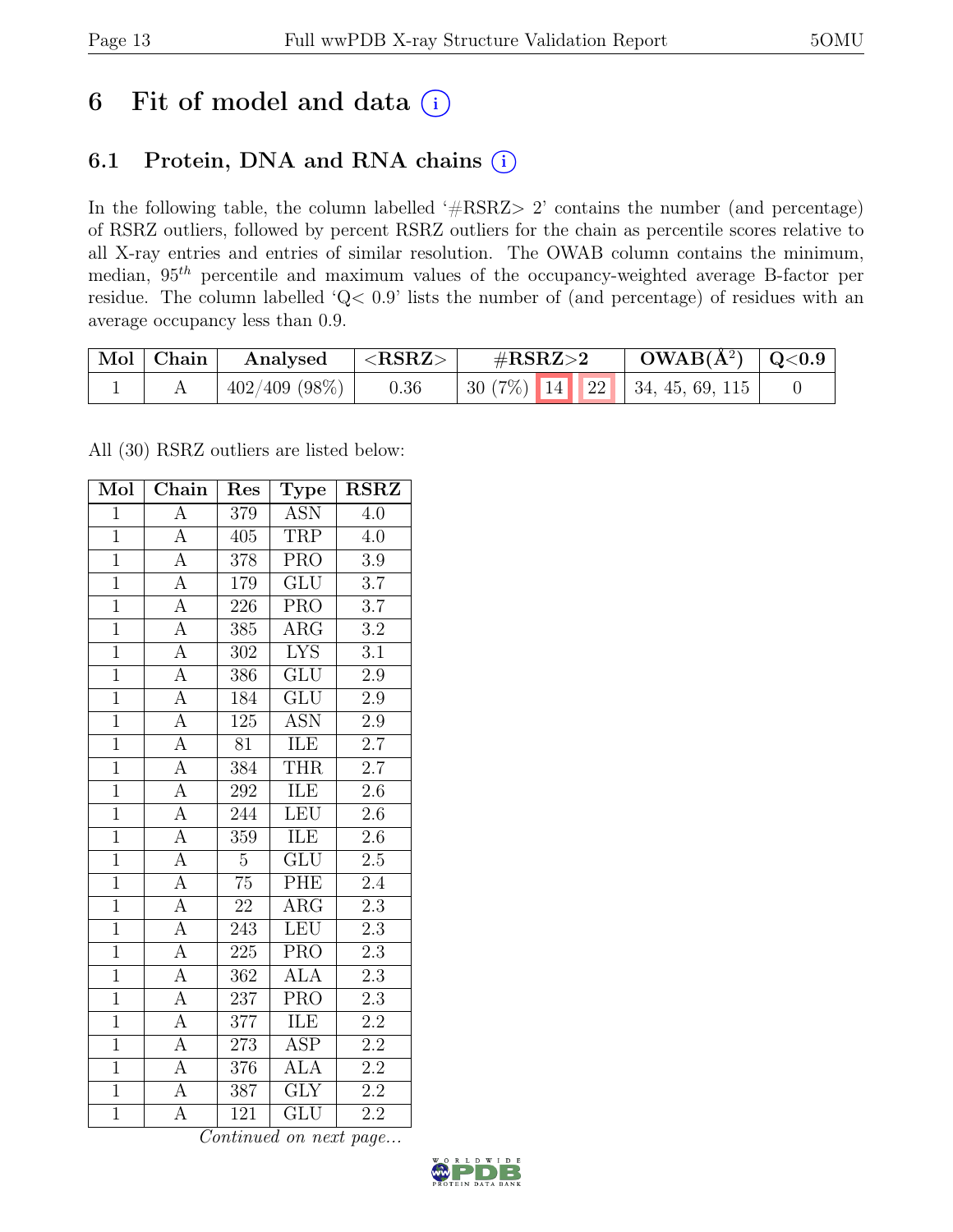Continued from previous page...

| Mol |     |            | Chain   $\text{Res}$   $\text{Type}$   $\text{RSRZ}$ |
|-----|-----|------------|------------------------------------------------------|
|     | 124 | <b>GLU</b> | 2.1                                                  |
|     | 177 | ASN        | 2.1                                                  |
|     | 266 | GLU        | 2.0                                                  |

#### 6.2 Non-standard residues in protein, DNA, RNA chains  $(i)$

There are no non-standard protein/DNA/RNA residues in this entry.

#### 6.3 Carbohydrates  $(i)$

There are no monosaccharides in this entry.

#### 6.4 Ligands  $(i)$

In the following table, the Atoms column lists the number of modelled atoms in the group and the number defined in the chemical component dictionary. The B-factors column lists the minimum, median,  $95<sup>th</sup>$  percentile and maximum values of B factors of atoms in the group. The column labelled 'Q< 0.9' lists the number of atoms with occupancy less than 0.9.

| $\mod$ $\mid$ |            |     |       |      |      | Type   Chain   Res   Atoms   RSCC   RSR   B-factors $(A^2)$   Q<0.9 |  |
|---------------|------------|-----|-------|------|------|---------------------------------------------------------------------|--|
|               | 3DM        | 502 | 11/11 | 0.96 | 0.19 | 30, 36, 39, 40                                                      |  |
|               | <b>HEM</b> | 501 | 43/43 | 0.97 | 0.18 | 30, 35, 39, 40                                                      |  |

The following is a graphical depiction of the model fit to experimental electron density of all instances of the Ligand of Interest. In addition, ligands with molecular weight > 250 and outliers as shown on the geometry validation Tables will also be included. Each fit is shown from different orientation to approximate a three-dimensional view.